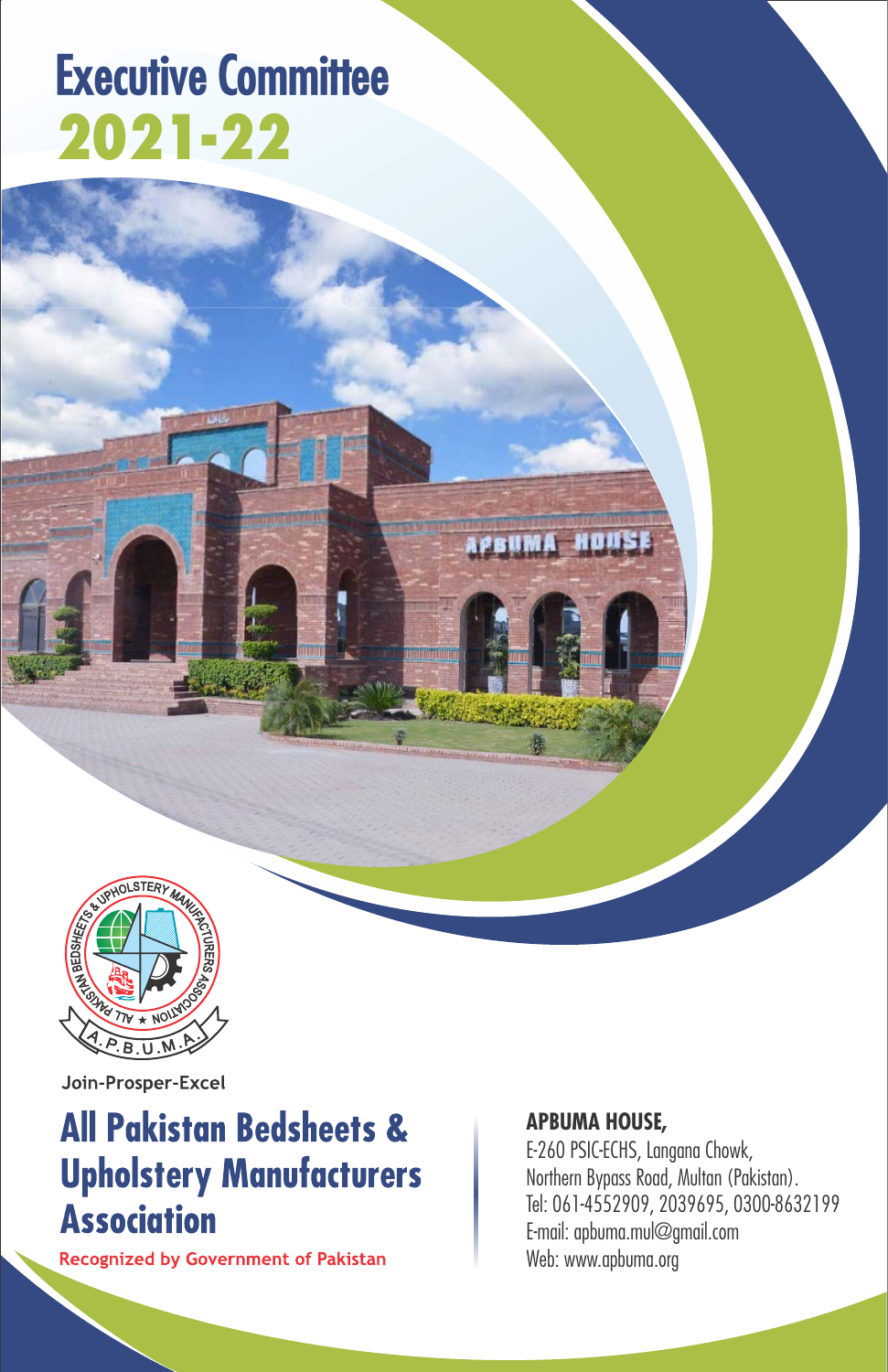# Snapshot

### Total Members: (489)

APBUMA is one of Top trade Association of Pakistan and have strong presence all over the country with its Zonal Offices in Faisalabad, Lahore, Karachi and Head office in Multan. It represents broad spectrum of textile industry from very large groups to very small entities and promotes their interests by providing feedback to policy makers. Being one of the most proactive Association of country, it has been privileged to host and interact with number of high dignities from and outside the country like Federal Ministers & Secretaries of Finance, Commerce, Textile, Industries, advisor to Prime Minister, Governor State Bank, foreign Ambassador and many others. In quota regime, it was the one of top Association dealing in bed-linen/Home textiles and completely arranged Heimtextile Fair (1989 &1993) in collaboration with TDAP then EPB.

Since its inception in 1983, APBUMA has served the Textile sector all over the Pakistan and specially the long neglected area of Southern Punjab. During the span of more than 37 years in service, it has undertaken the various projects like establishment of College of Textile Engineering Multan, Multan Dry-port Trust, Cluster Council for Bedsheets & Upholstery & Scientific Centre are few to mention. These projects are the reflections of APBUMA'S organizational mission to ensure Member's and Trade Body's satisfaction through committed endeavors of its Association Leaders.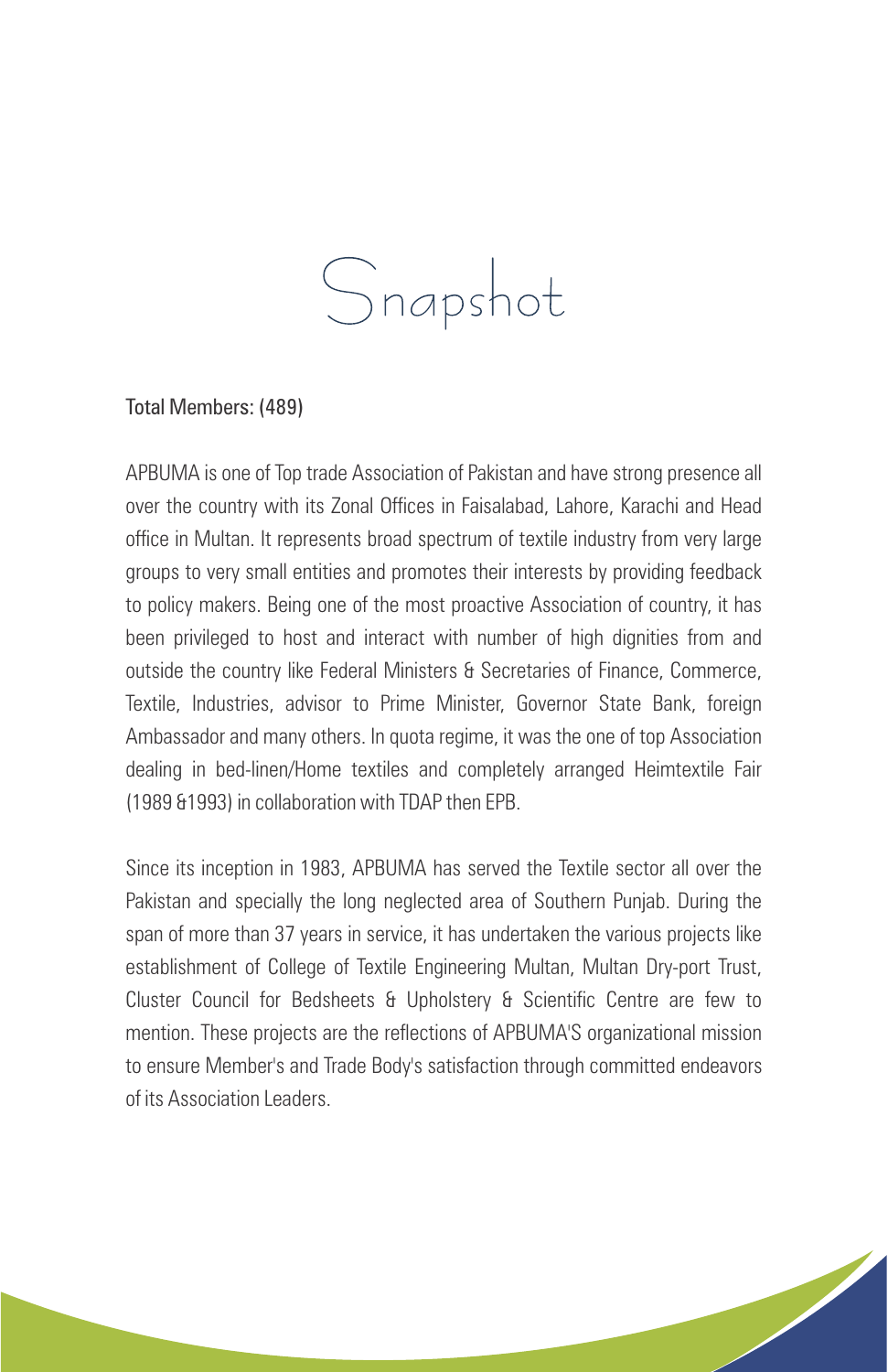# **A Pioneer Of**

- College Of Textile Engineering, Khanewal Road Multan.
- Multan Dryport Trust, Shershah Road Multan.
- Scientific Center Multan (Dyes & Chemicals Laboratory)
- Cluster Council For Bedsheet & Upholstery Multan.
- Dryport Terminal Muzaffar Garh.
- Estb. Of Customs Laboratory In College Of Textile Engineering.

# **Past 3 Years Chairmen**

| 1. MR. ARIF EHSAN MALIK    |  | $1/10/2018 \sim 30/09/2019$ |
|----------------------------|--|-----------------------------|
| 2. SYED MUHAMMAD AHSAN     |  | $1/10/2019$ ~ $30/09/2020$  |
| 1. KHAWAJA MUHAMMAD YOUNUS |  | $1/10/2020$ ~ $30/09/2021$  |

# **Int'l Fairs Organized By The Association**

| • Heimtextil Fair Frankfurt | ٠                    | 1989 |
|-----------------------------|----------------------|------|
| • Heimtextil Fair Frankfurt | $\ddot{\phantom{0}}$ | 1993 |
| • Hong Kong Fair            |                      | 1995 |
| • Heimtextil Miami USA      |                      | 2000 |

# **Trade Delegation Abroad Under TDAP**

- Home Textile Trade Delegation USA: 4-Members Represented APBUMA. • Home Textile Trade Delegation EU-Countries: 2-Members Represented APBUMA.
	-
- 
- Home Textile Trade Delegation to Bangladesh: 5-Members Represented APBUMA.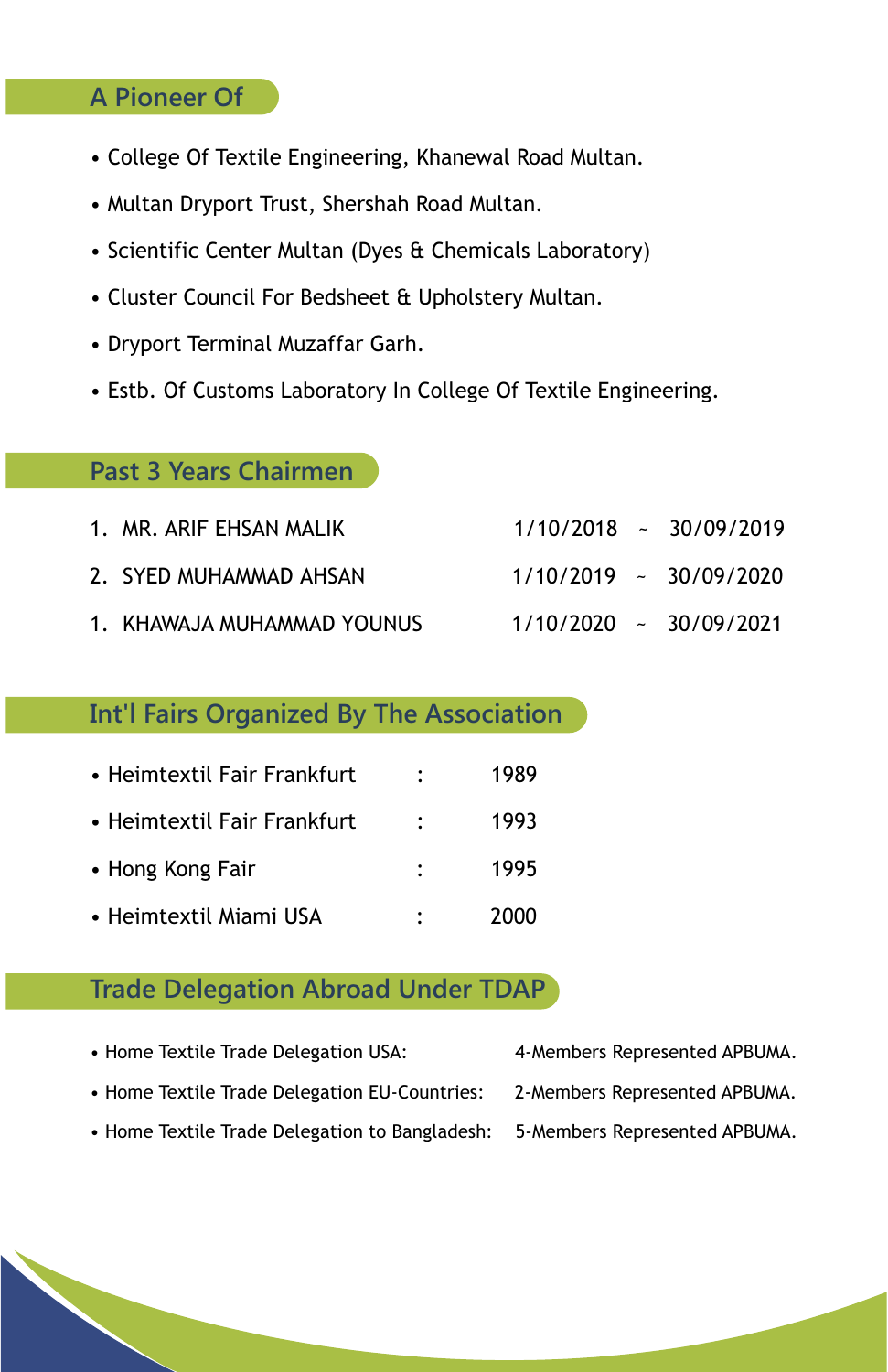#### **1 CHAIRMAN Mr. Arif Ehsan Malik**

M/s AL-GHANI INTERNATIONAL Bara Muhammadwala 3KM Bypass Chowk Jarranwala Road, FAISALABAD. Tel: 041-2435111, Cell: 0321-7779860 Email: info@alghanitex.com

# **2 SENIOR VICE CHAIRMAN**

**Mr. Tanveer Ahmed Sheikh** M/s Tanveer Textiles Manzoorabad, Outside Dehli Gate Multan. Tel: 061- 4553574 Fax: 061- 6560721 Cell: 0300-8732991

# **3 VICE CHAIRMAN**

**Mr. Ghalib Haider Qureshi** M/S SWISS "N" SCOTT 1051/ B-2, AL-MUSTAFA COLONY, KHANEWAL ROAD MULTAN, Tel: 061-6740107 Cell. 0300-8732191 Email: qureshighalib@yahoo.com

# **4 IMMEDIATE PAST CHAIRMAN**

#### **Mr. Khawaja Muhammad Younus**

M/s Mahmood Textile Mills Ltd. Mehr Manzil Lohari Gate Multan. Tel:061- 4511158-59 Fax: 061- 45112 62 Cell: 0300-8630011 Email: younus@mahmoodgroup.com







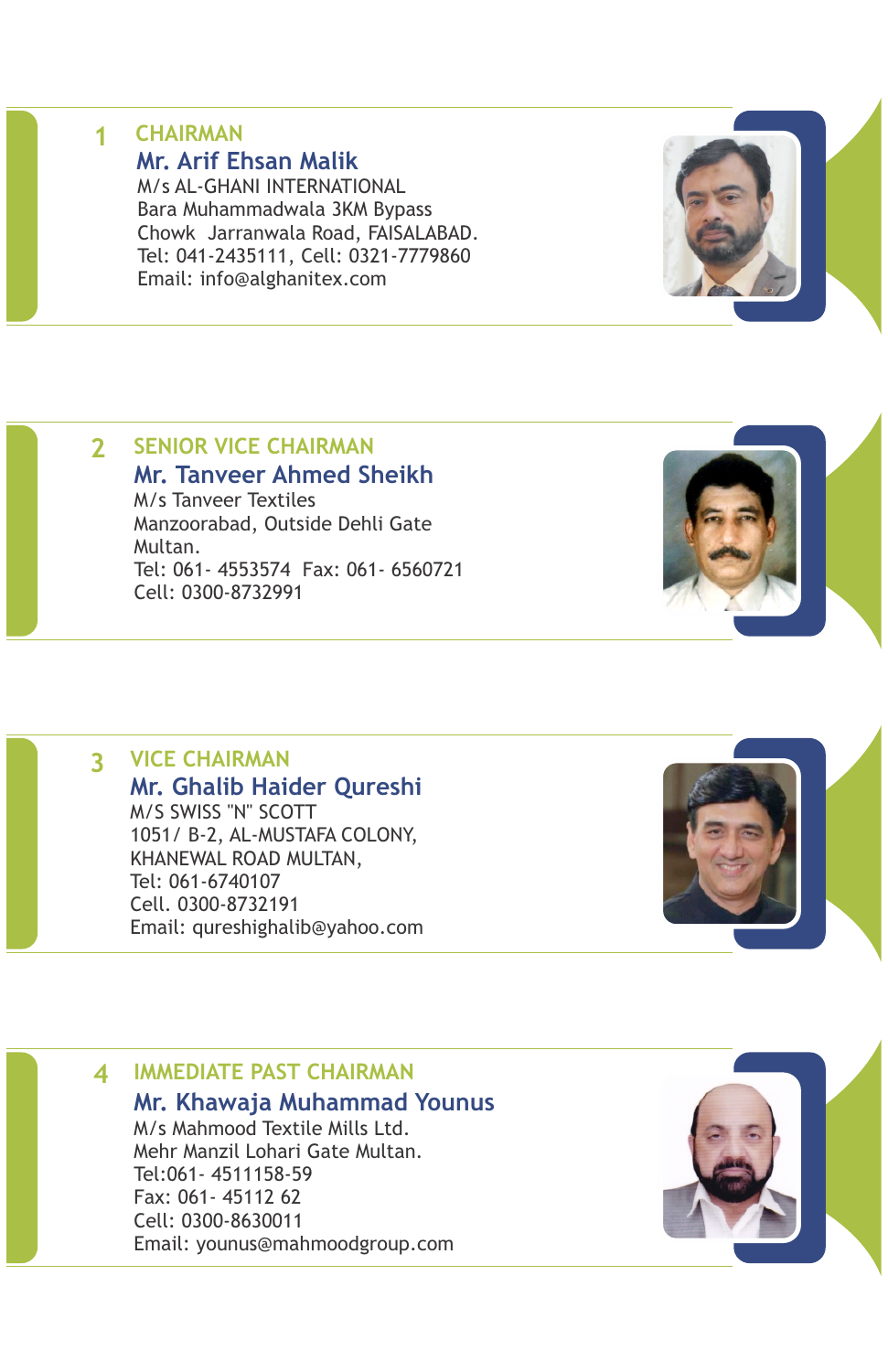### **5 MEMBER EXECUTIVE COMMITTEE Mr. Syed Muhammad Aasim**

M/s Rainbow Industries 810–A Khanewal Road Multan. Tel: 0300-2022488 Fax: 061-4552477 Cell: 0300-6354000 Email: aasimshah@gmail.com

# **6 MEMBER EXECUTIVE COMMITTEE**

### **Mr. Muhammad Tayyab**

M/s Stuff International, P-828-A, Small Industrial Estate, Sargodha Road Faisalabad Tel. 041-8869210, Fax. 041- 8810210 Cell: 0302-8663367 Email: tayyab@stuffintl.com

#### **7 MEMBER EXECUTIVE COMMITTEE Mr. Muhammad Nabeel Saeed**

M/s Hi-Tech industries 1 KM Jaranwala Road Khurrianwala Faisalabad. Tel: 041-4363620 Fax: 041-4361632 Cell: 0302-8666633 Email: nabeel@hitech.net.pk

**8 MEMBER EXECUTIVE COMMITTEE Mr. Umair Umar Virk** M/s Hira Terry Mills Ltd. 44-E/1 –Gulberg-III Lahore Tel: 042-35875257 Fax: 042-35710048 Cell. 0307-8008000

umair@hiramills.com.pk







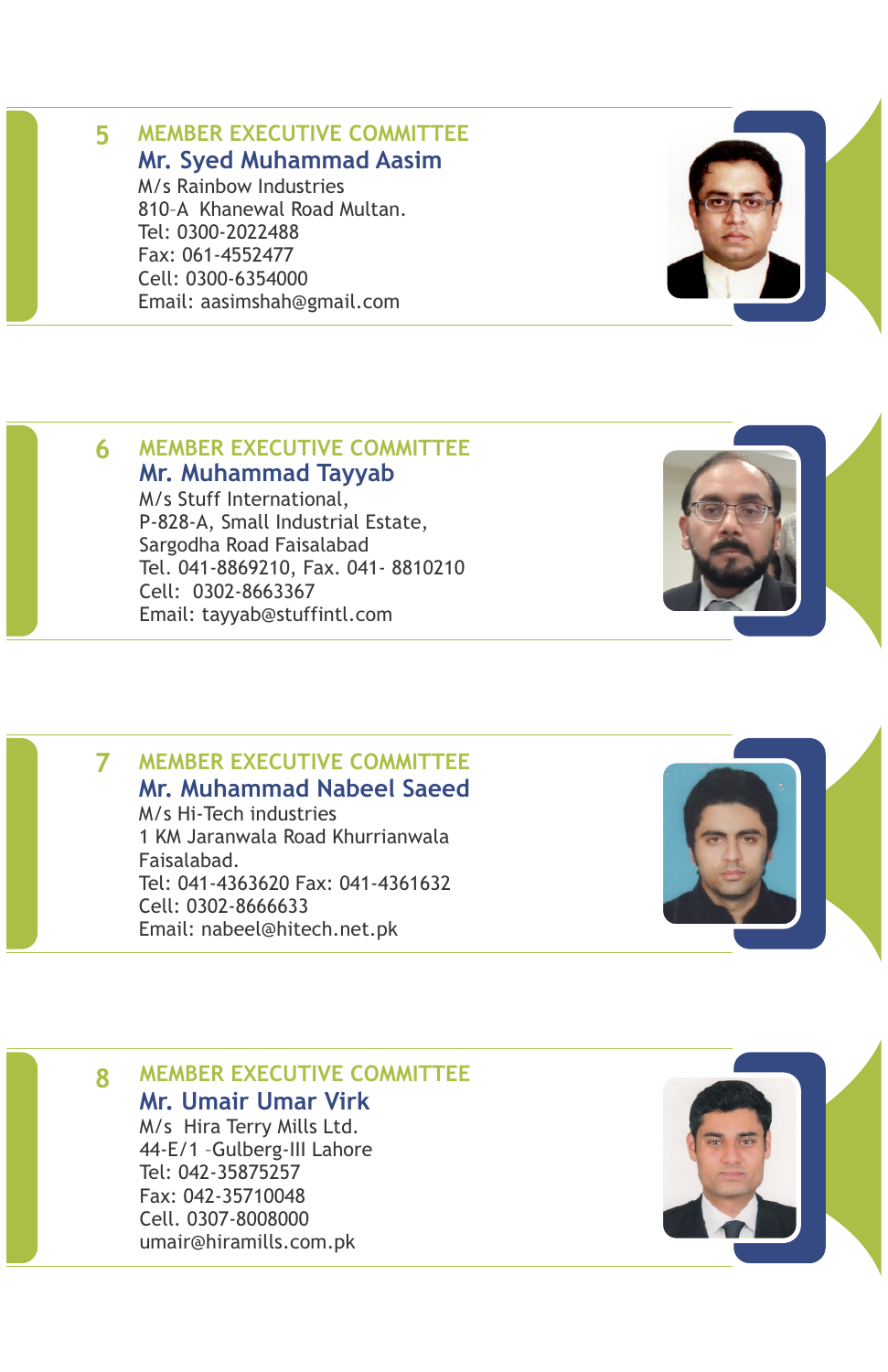# **Mr. Shahzad Hussain**

Venture Textiles (Pvt.) Ltd. 850-A, Street # 2, Raja Ghulam Rasool Nagar, Faisalabad Tel. 041-8731029, Fax: 041-8 731029 Cell: 0300-8666932 Email: venturetextiles@gmail.com

# **10 MEMBER EXECUTIVE COMMITTEE**

**Mr. Muhammad Khalid Nadeem** M/S LOYAL TEXTILE, 12-KM, MAIN JHANG ROAD, SADHAR, FAISALABAD. Tel: 041-2414994+92 Fax: 041- 2414894 Cell: # 0300-8665994, 0321-7660466 Email. info@loyaltextile.com

#### **11 MEMBER EXECUTIVE COMMITTEE Mr. Shahzad Ahmad**

M/s Ahmad Weaving Chak # 243 R.B Samundri Road, Near Awais Floor Mills, Faisalabad. Tel. 041-8042503 Fax. 041-80417794 Cell: 0300-8660216 Email: shahzad@ahmadweaving.com

# **12 MEMBER EXECUTIVE COMMITTEE**

**Mr. Muhammad Tariq Sajid**

M/s HBR Textile Industries, 90-B, Vehari Road, Multan Tel. 061-4480812 Cell: 0300-8733111 Email: export@hbrtex.com









# **9 MEMBER EXECUTIVE COMMITTEE**

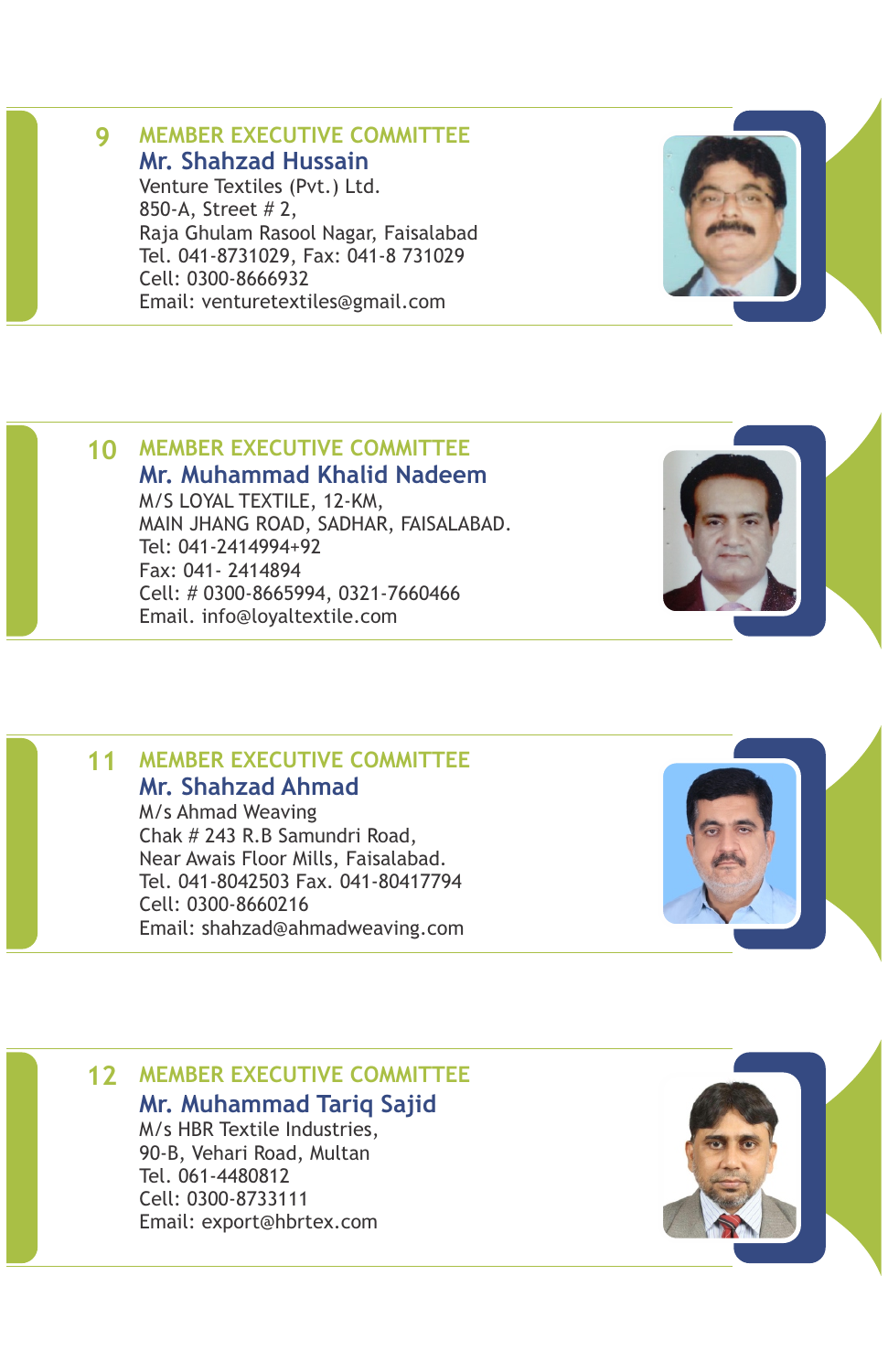# **13 MEMBER EXECUTIVE COMMITTEE Mr. Zulfiqar Ali**

M/S LAL INDUSTRIES 15-KM Khanewal Road, Multan Tel. 061-6741134 Cell: 0300-8639161 Email: ali@lalindustries.com



### **14 MEMBER EXECUTIVE COMMITTEE**

### **Mrs. Aqsa Asif**

M/s MUX ENTERPRISES, H # 1894/BM, Tamour Road Chowk Shaheedan Multan. Tel. 061-4518888 Cell. 0300-6363263

# **15 MEMBER EXECUTIVE COMMITTEE**

# **Mrs. Adeela Mudasser**

M/S KNITTEX INTERNATIONAL, Plot # 292, Shamasabad Colony, Multan. Cell # 0311-9211111 Email knittex.intlI@GMAIL.COM



**Rao Dilshad Ali Secretary General**

All Pakistan Bedsheets & Upholstery Manufacturers Association Ph: 061-4552909, 2039695 Cell: 0300-8632199